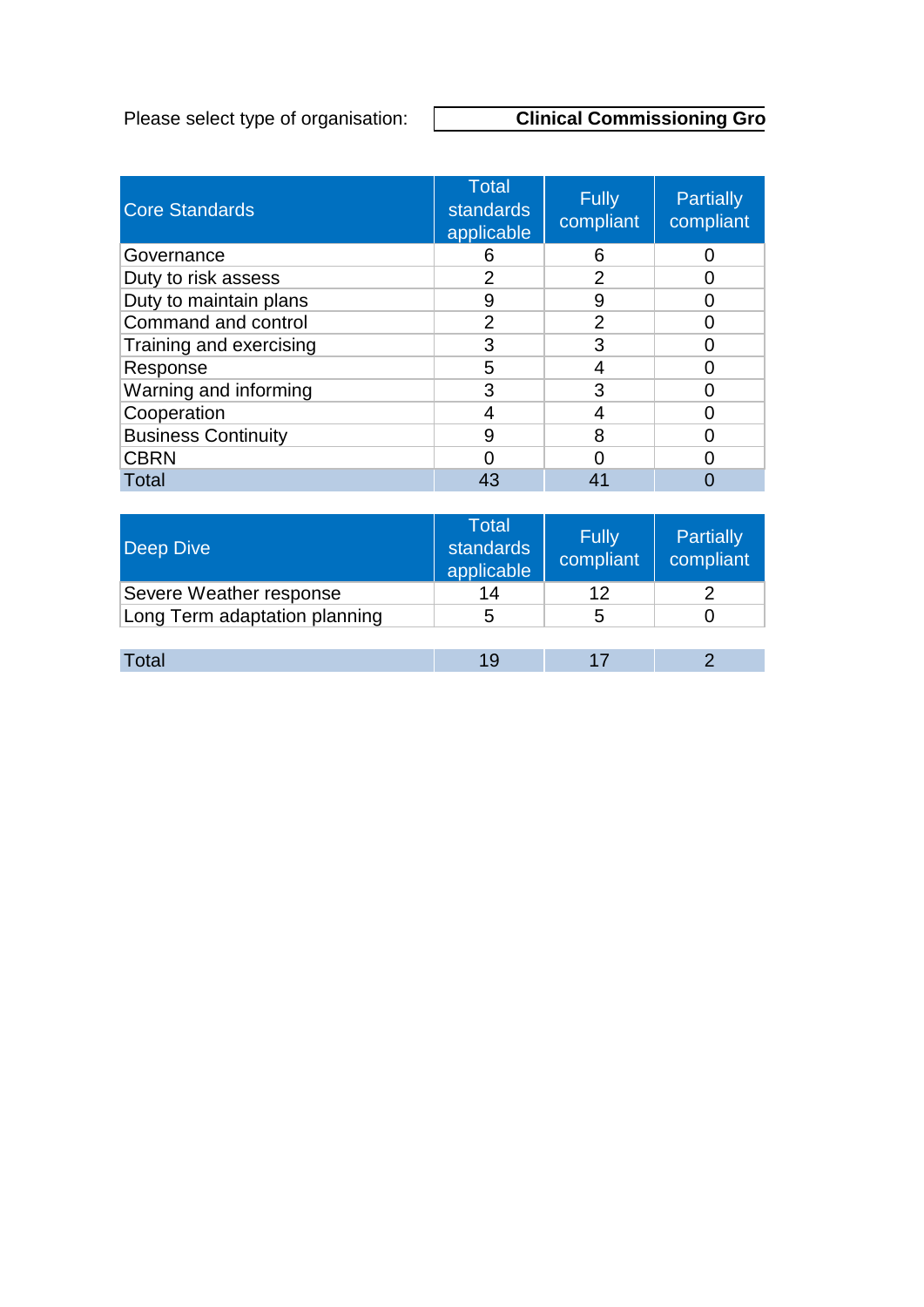| <b>Non</b><br>compliant |
|-------------------------|
| 0                       |
| 0                       |
| 0                       |
| 0                       |
| 0                       |
| 1                       |
| 0                       |
| 0                       |
| 1                       |
| $\frac{0}{2}$           |
|                         |

## **Overall assessment:**

Instructions: Step 1: Select the type of organ Step 2: Complete the Self-Asse Step 3: Complete the Self-Asses Step 4: Ambulance providers on Step 5: Click the 'Produce Action

| <b>Non</b><br>compliant |
|-------------------------|
| O                       |
| 0                       |
|                         |

0